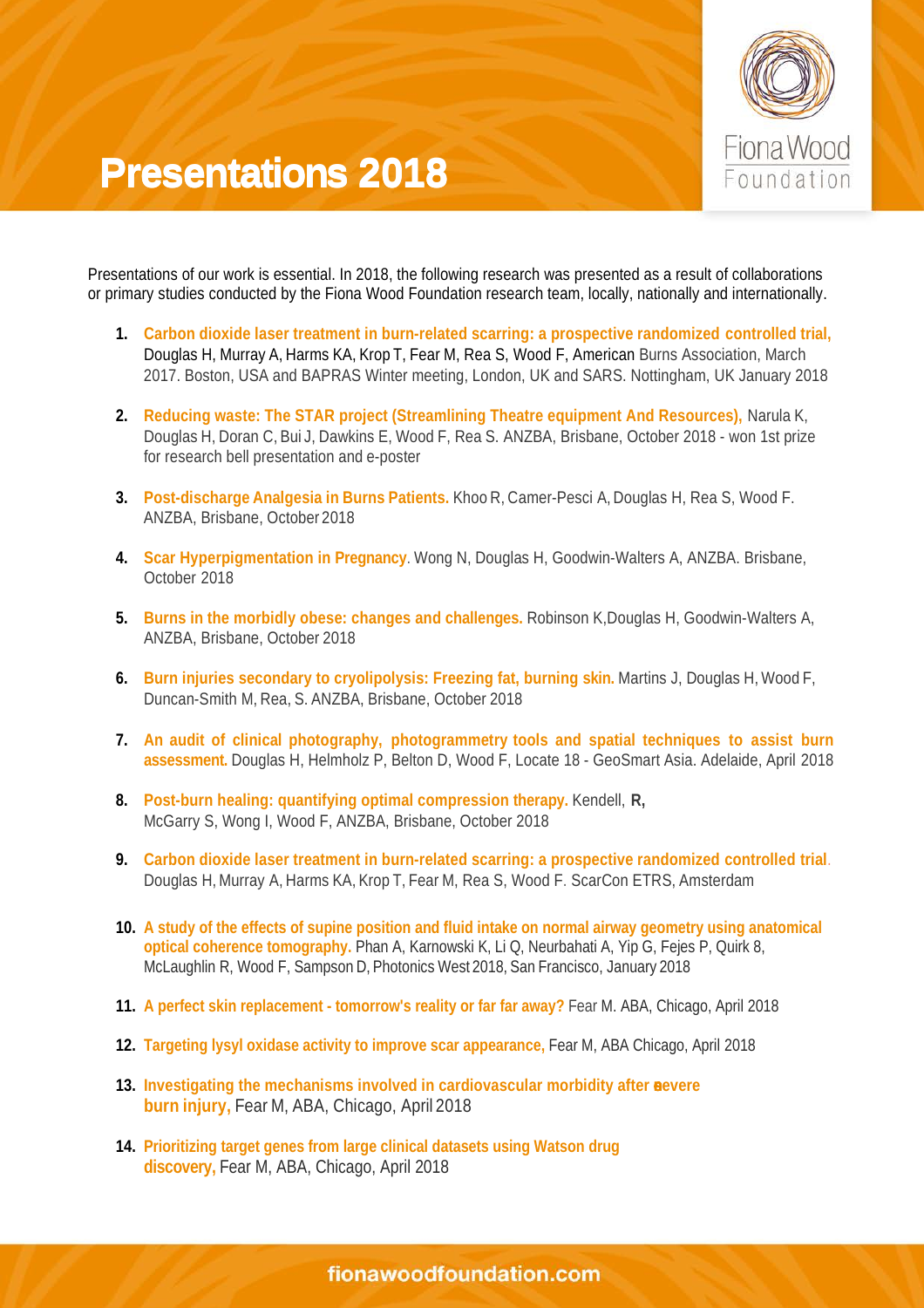

## **Presentations 2018**

- **15. The role of big data in burns care of the future**, Fear M, ABA, Chicago, April 2018
- **16. Changes to fibroblast phenotype in keloid disorder,** Fear M, International Keloid Symposium, Rome, June 2018
- **17. Understanding fibroblast phenotype to promote tissue regeneration,** Fear M, ANZBA, Brisbane, October 2018
- **18. Fibroblast phenotype and matrix dynamics in skin, scarring and fibrosis,** Fear M, Cutaneous Biology, Stradbroke Island, October 2018
- **19. The long-term impact of burns on the immune system,** Stevenson A, ANZBA, Brisbane, October 2018
- **20. Development of mechanism-based Lysyl oxidase inhibitors to reduce skin fibrosis and scarring,** Stevenson A, ANZBA, Brisbane, October 2018
- **21. Using Watson Drug Discovery to accelerate research translation,** Stevenson A, ANZBA, Brisbane, October 2018
- **22. Development of mechanism-based Lysyl oxidase inhibitors to reduce skin fibrosis and scarring,** Stevenson A, Cutaneous Biology, Stradbroke Island, October 2018
- **23. Poster Integration of large data sets from fibrotic tissue to generate targets for anti fibrotic therapies,** Stevenson A, Cutaneous Biology, Stradbroke Island, October 2018
- **24. Facilitating Burns management with Mobile Tech. From Idea to deployment,** McLeod G, Australian Telehealth Conference, Sydney, April 2018
- **25. The management of major burns,** Wood F, Hyberbaric Nurses and Technicians Association Conference, Bali, 2018
- **26. Utilising specialist outreach burns nursing care to facilitate 'right care, right time right place, right team',** Bowen K, Camilleri J, ANZBA Nursing Seminar, Sydney 2018
- **27. Optimising burn care in correctional facilities: A collaborative approach,** Rowe S, ANZBA Nursing Seminar, Sydney 2018
- **28. Establishing a perioperative burns unit: a unique challenge,**Doran C, ANZBA Nursing Seminar, Sydney 2018
- **29. From Burns to Bubbles,** Rowe S, Hyberbaric Nurses and Technicians Association Conference, Bali 2018
- **30. Making the most of co-location: HBOT and Burns,** Camilleri J, Rowe S, Hyberbaric Nurses and

fionawoodfoundation.com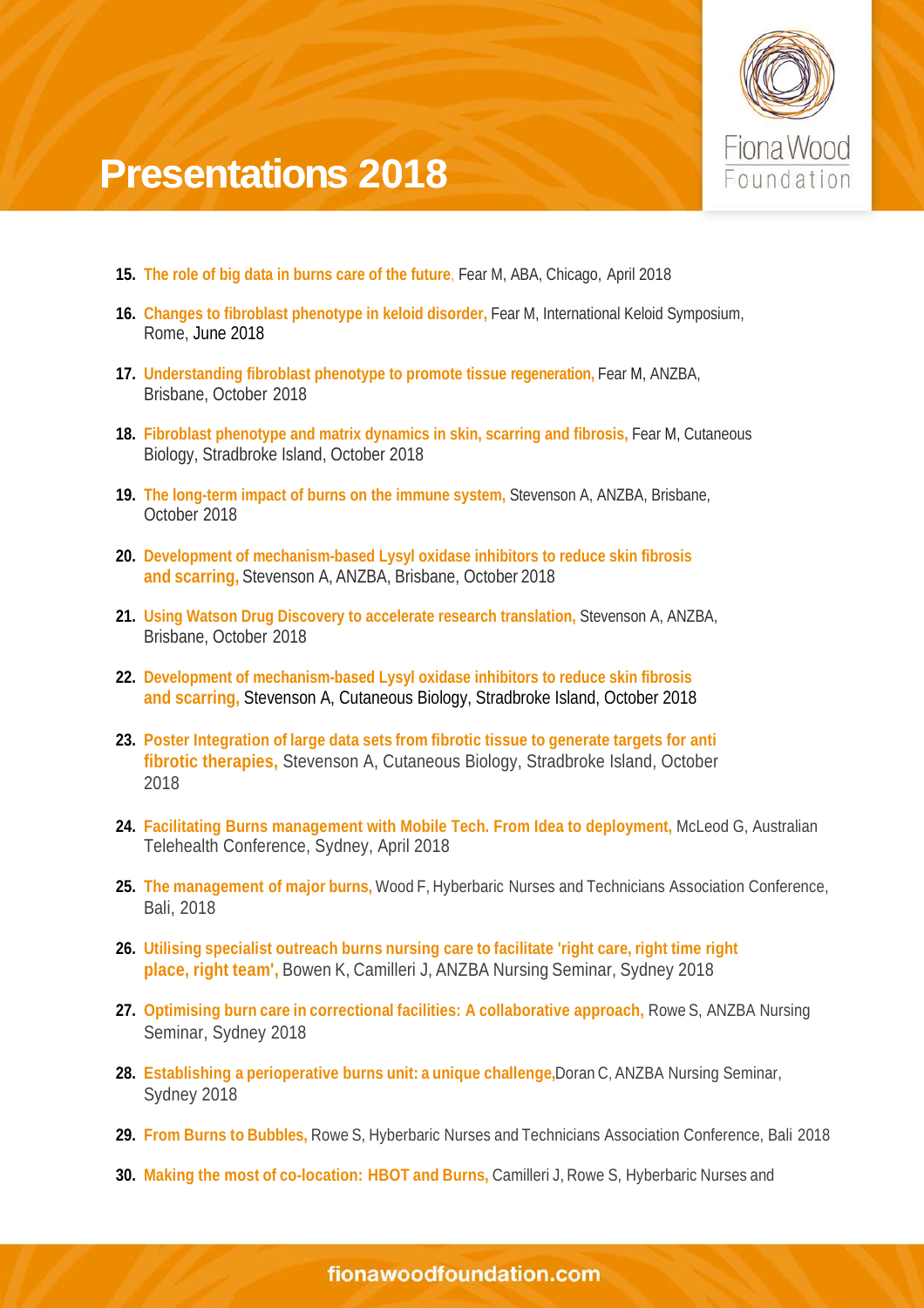

## **Presentations 2018 Presentations2018**

Technicians Association Conference, Bali 2018

- **31. Positive blood cultures in a burn cohort: epidemiology and outcomes,** Singer Y, Padiglioni A, Tracy L, Gabbe B, Perret T, Cleland H, Raby E. Burns Registry of Australia & New Zealand, ISBI, November 2018
- **32. Innovation in Health,** Wood FM, RMIT Innovation Conference, Melbourne 2018
- **33. The Future of Regeneration,** Wood FM, World of Science Conference, Brisbane 2018
- **34. Spray on skin - a successful example of clinical translation,** Wood FM, Bio fabrication Conference, Weisberg Germany 2018
- **35. The cutting edge of burns management,** Wood FM, Don't Forget the Bubbles Conference, Melbourne 2018
- **36. Pain Management after Burn Injury: What have we learned that may be applied in other patient populations?** Edgar, D, Physiotherapy Dept and Pain Management Group, SCGH February 2018
- **37.** How to manage burns research and publication in a clinical setting, Edgar D, AH Workshop, British Burn Association. Swansea, Wales, UK,April2018
- **38. BurnSurvivorRehabinICU,**EdgarD.BritishBurnAssociation.Swansea, Wales, UK, April 2018
- **39. Big data & Outcome assessment, Edgar D. 2nd European Burn Association Education Meeting, Rotterdam, The** Netherlands, September 2018
- **40. Rehabilitation Starts at the Time of Injury: Early mobilisation in bed rest patients,** Edgar D, Gittings P, Wood F, 2nd European Burn Association Education Meeting, Rotterdam, The Netherlands, September 2018
- **41. Rehabilitation Starts at the Time of Injury: Burn Survivor Management,** Edgar D, WA State-wide Telehealth Burns Education Series, October 2018.
- **42. Post-burn healing: quantifying optimal compression therapy.** Kendall R, ANZBA, Brisbane, October 2018
- **43. Bioimpedance Spectroscopy provides a valid non-invasive muscle strength measureinburns patients: preliminary results**. EdgarD,ISBI2018Delhi, India, December 2018
- **44. Does Electrical stimulation improve healing in acute burns, as measured by bioimpedence?** Edwick D, ISBI 2018 Delhi, India, December 2018
- **45. The Development of an Integrated State-wide Paediatric Burns Telehealth Service: AnOverview.** McWilliams, T, ISBI 2018 Delhi, India, December 2018
- **46. EMSB Outreach burns education in Asia Pacific**. Rawlins J, ISBI Delhi, India, December 2018

fionawoodfoundation.com